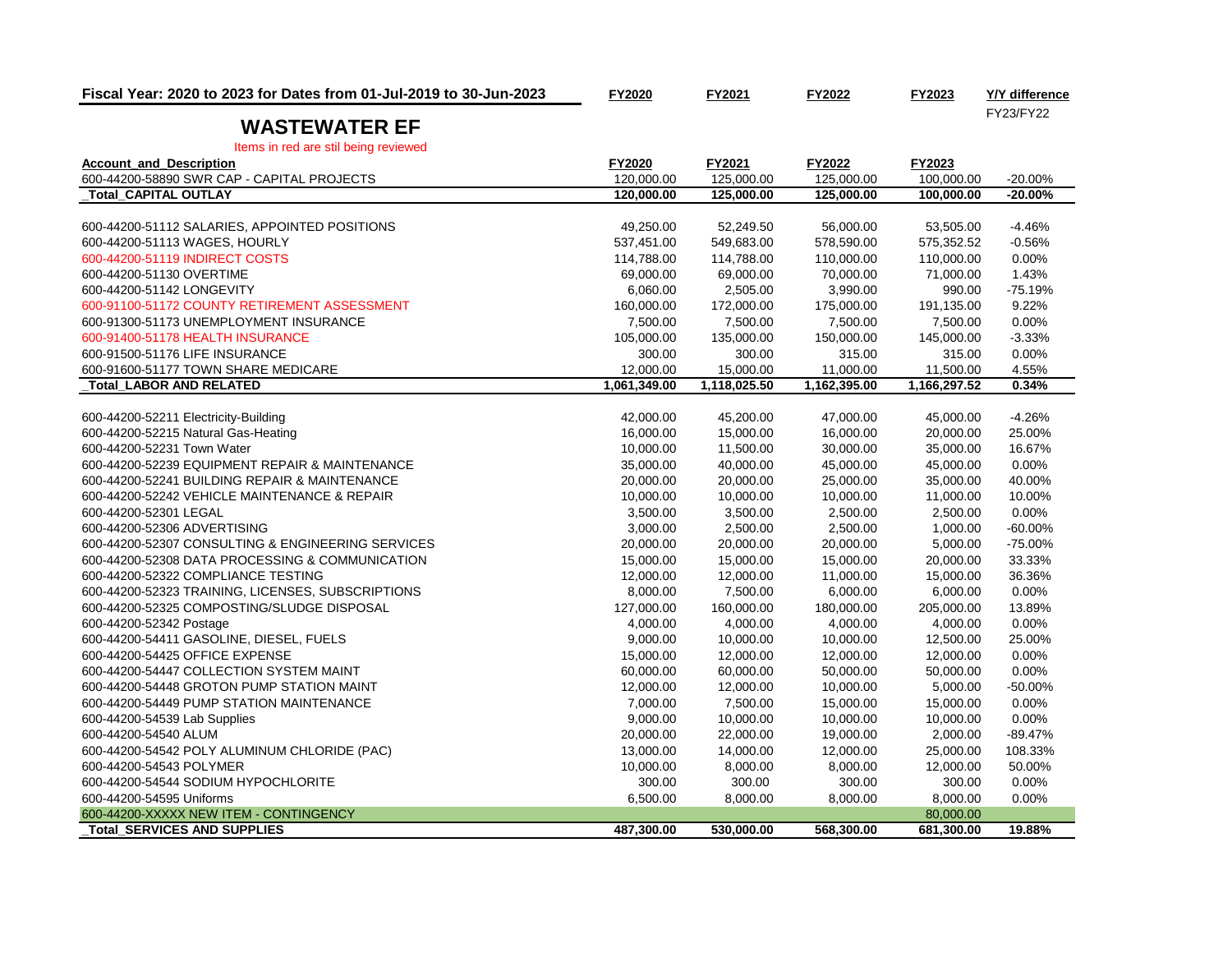| Total 44200 WWT PLANT-OPER & MAINTENANCE                              | 1,668,649.00 | 1,773,025.50 | 1,855,695.00 | 1,947,597.52 | 4.95%       |
|-----------------------------------------------------------------------|--------------|--------------|--------------|--------------|-------------|
|                                                                       |              |              |              |              |             |
| 600-94500-57743 Package Policy                                        | 23,000.00    | 25,300.00    | 23,000.00    | 23,000.00    | 0.00%       |
| 600-94500-57744 Workman's Compensation                                | 13,500.00    | 15,000.00    | 15,000.00    | 15,000.00    | 0.00%       |
| 600-94500-57745 Special Coverages                                     | 1,000.00     | 1,000.00     | 1,000.00     | 1,000.00     | 0.00%       |
| 600-94500-57746 Deductibles                                           | 1,000.00     | 1,000.00     | 1,000.00     | 1,000.00     | 0.00%       |
| 600-75200-59250 INTEREST ON TEMPORARY LOANS                           |              |              |              | 0.00         |             |
| 600-44500-59110 PRIN-SEWER MAINS JEWETT STREET (\$132K) ATM 5/02      | 13,000.00    | 12,000.00    | 11,000.00    | 0.00         | $-100.00\%$ |
| 600-44500-59150 INT-SEWER MAINS JEWETT STREET (\$132K) ATM 5/02       | 1,080.00     | 690          | 330.00       | 0.00         | $-100.00\%$ |
| 600-44600-59110 PRIN-WWTP DESIGN WWTP PLANS (\$350K) ATM 6/05         | 17,000.00    | 17,000.00    | 17,000.00    | 17,000.00    | 0.00%       |
| 600-44600-59150 INT-WWTP DESIGN WWTP PLANS (\$350K) ATM 6/05          | 2,380.00     | 1,700.00     | 1,020.00     | 510.00       | $-50.00%$   |
| 600-44610-59110 PRIN-SEWER WWTP/SRF UPGRADE MWPAT (\$4,724,930) STM 2 | 270,000.00   | 280,000.00   | 293,996.80   | 297,227.25   | 1.10%       |
| 600-44610-59150 INT-SEWER WWTP/SRF UPGRADE MWPAT (\$4,724,930) STM 2/ | 28,556.00    | 18,890.62    | 9,348.23     | 4,897.70     | $-47.61%$   |
| 600-44610-59170 WWTP/SRF UPGRADE MWPAT LOAN ADMIN FEES                | 2,475.00     | 2,062.50     | 1,631.25     | 1,181.25     | $-27.59%$   |
| 600-44615-xxxxx PRIN -WWTP 5/18 UPGRADE/MWPT                          |              |              | 185,696.00   | 186,446.00   | 0.40%       |
| 600-44615-59150 INT -WWTP 5/18 UPGRADE/MWPT                           |              | 24,000.00    | 68,859.50    | 86,573.32    | 25.72%      |
| 600-44615-59170 WWTP 5/18 UPGRADE/MWPT LOAN ADMIN FEES                |              | 4.710.00     | 32.134.42    | 6.493.00     | $-79.79%$   |
| 600-44630-59110 PRIN-SEWER EXT TOWNSEND/MASON ST (\$475K) STM 10/07   | 23,000.00    | 25,000.00    | 24,000.00    | 24,000.00    | 0.00%       |
| 600-44630-59150 INT-SEWER EXT TOWNSEND/MASON ST (\$475K) STM 10/07    | 5.650.00     | 5,535.00     | 3.750.00     | 3.030.00     | $-19.20%$   |
| 600-44650-59110 PRIN-CONSTRUCT PARKER/OAK HILL SEWER MAINS DONUTS (\$ | 25,000.00    | 4,000.00     | 25,000.00    | 25,000.00    | 0.00%       |
| 600-44650-59150 INT-CONSTRUCT PARKER/OAK HILL SEWER MAINS DONUTS (\$5 | 6.035.00     | 680          | 4,035.00     | 3.285.00     | $-18.59%$   |
| 600-44660-59110 PRIN-SEWER UV TREATMENT SYS ENCLOSURE WWTP (\$75K)    | 4,000.00     | 13,000.00    | 4,000.00     | 4,000.00     | 0.00%       |
| 600-44660-59150 INT-SEWER UV TREATMENT SYS ENCLOSURE WWTP (\$75K)     | 840          | 1,300.00     | 520.00       | 400.00       | $-23.08%$   |
| 600-44790-59110 PRIN-SEWER EXT PARK III SEWER MAINS (\$280K) ATM 6/05 | 14,000.00    | 9,000.00     | 13,000.00    | 13,000.00    | 0.00%       |
| 600-44790-59150 INT-SEWER EXT PARK III SEWER MAINS (\$280K) ATM 6/05  | 1,840.00     | 315          | 780.00       | 390.00       | $-50.00\%$  |
| 600-44880-59110 PRIN-SEWER MAINS LOWELL RD PHASE III EXT (\$139K) ATM | 12,000.00    | 3,000.00     | 6,000.00     | 0.00         | $-100.00\%$ |
| 600-44880-59150 INT-SEWER MAINS LOWELL RD PHASE III EXT (\$139K) ATM  | 810          | 180          | 180.00       | 0.00         | $-100.00\%$ |
| 600-44890-59110 PRIN-SEWER MAINS PARK ST PHSE II EXT (\$30,300) ATM 5 | 3,000.00     | 87,000.00    | 3,000.00     | 0.00         | $-100.00\%$ |
| 600-44890-59150 INT-SEWER MAINS PARK ST PHASE II EXT (\$30,300) ATM 5 | 270          | 35,452.50    | 90.00        | 0.00         | $-100.00\%$ |
| 600-44892-59110 PRIN-SEWER EXT BROOKLINE VILLAGE (\$1,749,000) ATM 7/ | 87,000.00    | 5,000.00     | 87,000.00    | 87,000.00    | 0.00%       |
| 600-44892-59150 INT-SEWER EXT BROOKLINE VILLAGE (\$1,749,000) ATM 7/1 | 38.334.00    | 1,646.25     | 32.570.62    | 29.580.00    | $-9.18%$    |
| 600-44893-59110 PRIN-NASHUA RD DESIGN ENGINEERING SEWER (\$98,150) ST | 5,000.00     | 8,000.00     | 4,000.00     | 4,000.00     | 0.00%       |
| 600-44893-59150 INT-NASHUA RD DESIGN ENGINEERING SEWER (\$98,150) STM | 1,812.00     | 2,868.75     | 1,497.50     | 1,360.00     | $-9.18%$    |
| 600-44894-59110 PRIN-IVSEP ENGINEERING SEWER (\$150K) ATM 5/09        | 8,000.00     | 67,000.00    | 7,000.00     | 7,000.00     | 0.00%       |
| 600-44894-59150 INT-IVSEP ENGINEERING SEWER (\$150K) ATM 5/09         | 3,134.00     | 26,520.00    | 2,620.62     | 2,380.00     | $-9.18%$    |
| 600-44895-59110 PRIN-NASHUA RD SEWER EXT (\$1,322,000) ATM 5/08       | 67,000.00    | 30,604.00    | 65,000.00    | 65,000.00    | 0.00%       |
| 600-44895-59150 INT-NASHUA RD SEWER EXT (\$1,322,000) ATM 5/08        | 28,739.00    | 28,691.00    | 24,334.37    | 22,100.00    | $-9.18%$    |
| <b>Total DEBT SERVICE</b>                                             | 669,955.00   | 715,845.62   | 929,394.31   | 891,853.52   | $-4.04%$    |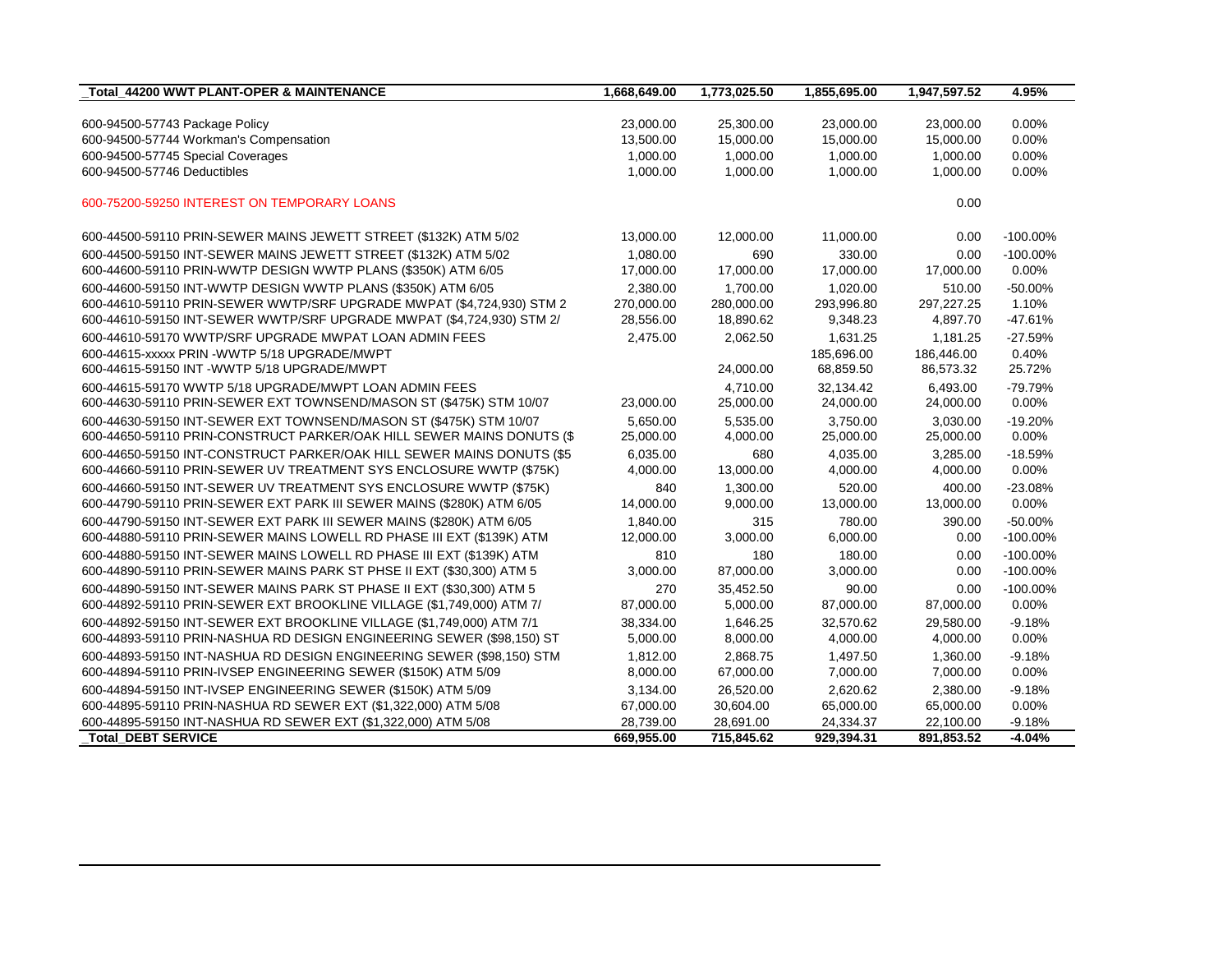## **STORMWATER EF**

| 630-44900-51112 STORM WATER - SALARIES, APPOINTED              |            |            |            | 11,070.00  | #DIV/0!     |
|----------------------------------------------------------------|------------|------------|------------|------------|-------------|
| 630-44900-51113 STORM WATER - WAGES, HOURLY EE'S               | 35,000.00  |            | 35,722.00  | 30,207.49  | $-15.44%$   |
| 630-44900-51119 STORM WATER - INDIRECT COSTS                   | 21,897.00  |            | 15,000.00  | 22,500.00  | 50.00%      |
| 630-44900-51142 STORM WATER - LONGEVITY                        |            |            |            | 260.00     | #DIV/0!     |
| 630-91100-51172 MIDDLESEX RETIREMENT COUNTY RETIREMENT AS      |            |            | 2,000.00   | 2,000.00   | 0.00%       |
| 630-91600-51177 TOWN SHARE MEDICARE                            |            |            |            | 500.00     | #DIV/0!     |
| 630-91400-51178 HEALTH INSURANCE                               |            |            |            | 1,000.00   | #DIV/0!     |
| Total_LABOR AND RELATED                                        | 70,247.00  |            | 50,722.00  | 67,537.49  | 33.15%      |
|                                                                |            |            |            |            |             |
| 630-44900-52252 STORM WATER - R&M DATA PROCESS EQUIP           | 1,000.00   | 5,000.00   | 1,000.00   | 5,000.00   | 400.00%     |
| 630-44900-52259 STORM WATER - R&M PW EQUIPMENT                 | 2,500.00   | 2,500.00   | 1,000.00   | 1,000.00   | 0.00%       |
| 630-44900-52306 STORM WATER - ADVERTISING                      | 2,500.00   | 2,500.00   | 2,500.00   | 1,500.00   | $-40.00%$   |
| 630-44900-52307 STORM WATER - CONSULTING EXPENSE               | 85,000.00  | 80,000.00  | 110,000.00 | 80,000.00  | $-27.27%$   |
| 630-44900-52308 STORM WATER - DATA PROCESSING & COMMUNICATIONS |            |            | 7,000.00   | 7,000.00   | 0.00%       |
| 630-44900-52313 STORM WATER - PRINTING                         | 3,500.00   | 3,500.00   | 2,500.00   | 2,500.00   | 0.00%       |
| 630-44900-52322 STORM WATER - COMPLIANCE TESTING               | 10,000.00  | 10,000.00  | 10,000.00  | 5,000.00   | $-50.00%$   |
| 630-44900-52323 STORM WATER - TRAINING, LICENSES & SUBS        | 8,500.00   | 8,500.00   | 5,000.00   | 1,000.00   | $-80.00%$   |
| 630-44900-52342 STORM WATER - POSTAGE                          | 5,000.00   | 5,000.00   | 2,500.00   | 2,500.00   | 0.00%       |
| 630-44900-54425 STORM WATER - OFFICE EXPENSES                  | 2,150.00   | 3,000.00   | 3,000.00   | 4,000.00   | 33.33%      |
| 630-44900-54599 STORM WATER - MISC OTHER                       | 1,500.00   | 36,500.00  | 5,000.00   | 2,500.00   | $-50.00%$   |
| 630-44900-57717 STORM WATER - RESERVE FUND                     | 3,500.00   | 3,500.00   | 3,750.00   | 0.00       | $-100.00\%$ |
| 630-44900-57720 STORM WATER - SOFTWARE GIS                     | 2,000.00   | 3,000.00   | 0.00       | 0.00       | #DIV/0!     |
| 630-44900-XXXX NEW ITEM - STORM WATER CONTINGENCY              |            |            |            | 5,000.00   | #DIV/0!     |
| 630-94500-57743 GENERAL INSURANCE Package Policy               |            |            |            | 1,000.00   | #DIV/0!     |
| 630-94500-57744 GENERAL INSURANCE Workman's Compensati         |            |            |            | 1,000.00   | #DIV/0!     |
| <b>Total SERVICES AND SUPPLIES</b>                             | 129,650.00 | 165,500.00 | 153,250.00 | 119,000.00 | $-22.35%$   |
|                                                                |            |            |            |            |             |
| <b>44900 STORMWATER CAPITAL</b>                                |            |            | 25,000.00  | 65,000.00  | 160.00%     |
|                                                                |            |            |            |            |             |
| Total 44900 - STORM WATER                                      | 199,897.00 | 247,670.00 | 228,972.00 | 251,537.49 | 9.86%       |
|                                                                |            |            |            |            |             |
| <b>WATER EF</b>                                                |            |            |            |            |             |
|                                                                |            |            |            |            |             |
| 610-44200-58890 WATER CAP - CAPITAL PROJECTS                   | 120,000.00 | 125,000.00 | 125,000.00 | 100,000.00 | $-20.00%$   |
| <b>Total CAPITAL OUTLAY</b>                                    | 120,000.00 | 125,000.00 | 125,000.00 | 100,000.00 | $-20.00%$   |
|                                                                |            |            |            |            |             |
| 610-45100-51112 SALARIES, APPOINTED POSITIONS                  | 49,250.00  | 52,249.50  | 56,000.00  | 53,505.00  | $-4.46%$    |
| 610-45100-51113 WAGES, HOURLY                                  | 442,583.00 | 407,790.40 | 450,074.00 | 455,940.25 | 1.30%       |
| 610-45100-51119 INDIRECT COSTS                                 | 98,728.00  | 98,730.00  | 94,000.00  | 95,000.00  | 1.06%       |
| 610-45100-51130 OVERTIME                                       | 55,000.00  | 60,000.00  | 65,000.00  | 75,000.00  | 15.38%      |
| 610-45100-51142 LONGEVITY                                      | 4,230.00   | 4,140.00   | 3.090.00   | 3,090.00   | 0.00%       |
| 610-91100-51172 COUNTY RETIREMENT ASSESSMENT                   | 126,000.00 | 134,820.00 | 130,000.00 | 134,549.15 | 3.50%       |

610-91300-51173 UNEMPLOYMENT INSURANCE 25,000.00 7,500.00 7,000.00 7,000.00 0.00%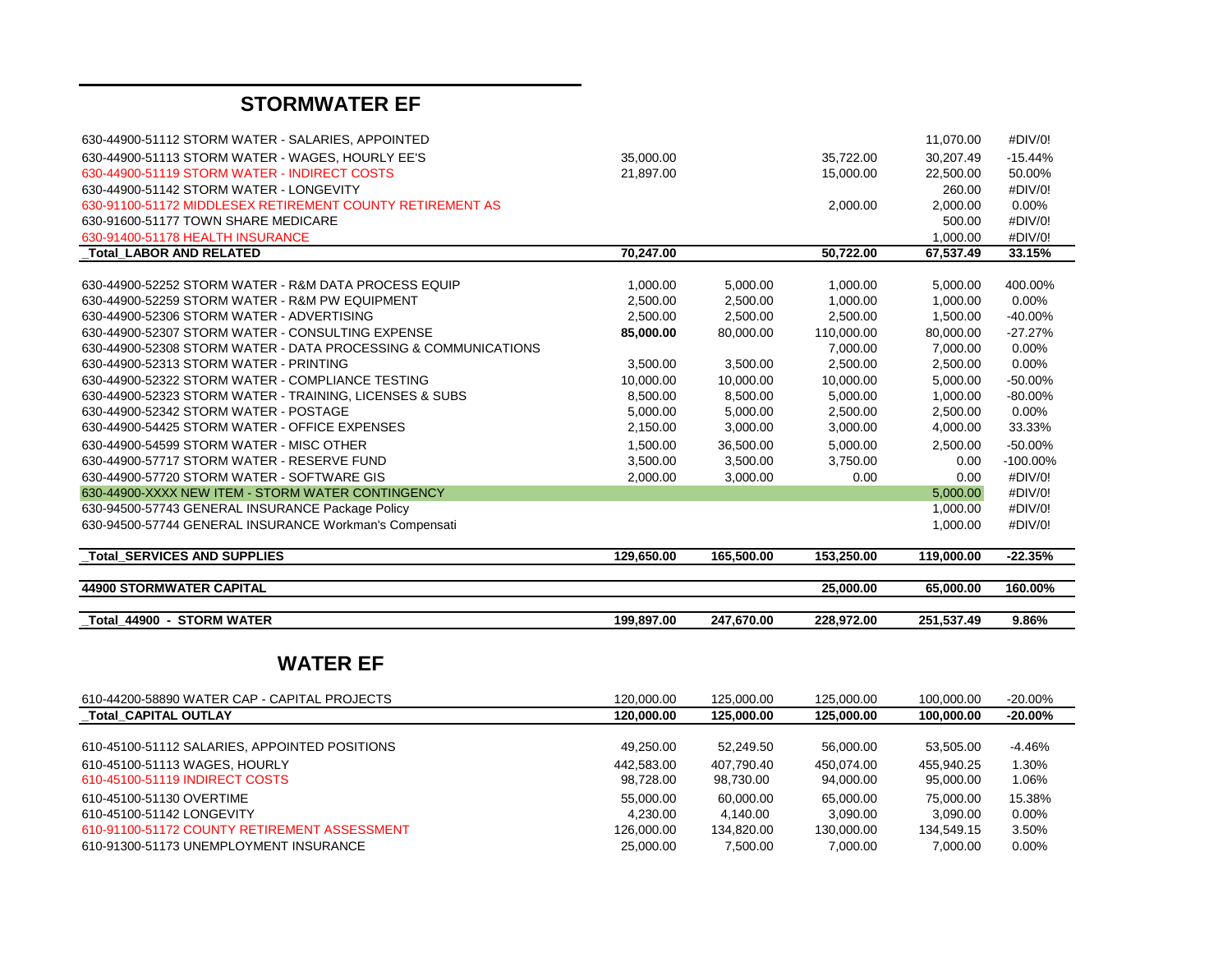| 610-91400-51178 HEALTH INSURANCE                                      | 124,000.00   | 105,000.00   | 111,000.00   | 120,000.00   | 8.11%       |        |
|-----------------------------------------------------------------------|--------------|--------------|--------------|--------------|-------------|--------|
| 610-91500-51176 LIFE INSURANCE                                        | 220          | 220          | 230.00       | 260.00       | 13.04%      |        |
| 610-91600-51177 TOWN SHARE MEDICARE                                   | 9,000.00     | 8,000.00     | 9,500.00     | 10,500.00    | 10.53%      |        |
| <b>Total LABOR AND RELATED</b>                                        | 649,791.00   | 622,909.90   | 925,894.00   | 954,844.40   | 3.13%       |        |
|                                                                       |              |              |              |              |             |        |
| 610-45100-52211 Electricity-Building                                  | 100,000.00   | 120,000.00   | 120,000.00   | 140,000.00   | 16.67%      |        |
| 610-45100-52215 NATURAL GAS - HEATING                                 | 10,000.00    | 12,000.00    | 13,800.00    | 15,000.00    | 8.70%       |        |
| 610-45100-52239 EQUIPMENT REPAIR & MAINTENANCE                        | 10,000.00    | 10,000.00    | 7,000.00     | 7,000.00     | 0.00%       |        |
| 610-45100-52241 BUILDING REPAIR & MAINTENANCE                         | 7,000.00     | 7,000.00     | 10,000.00    | 10,000.00    | 0.00%       |        |
| 610-45100-52242 VEHICLE MAINTENANCE & REPAIR                          | 5,000.00     | 6,500.00     | 10,000.00    | 10,000.00    | 0.00%       |        |
| 610-45100-52262 WELL PUMPS O&M                                        | 30,000.00    | 35,000.00    | 32,000.00    | 35,000.00    | 9.38%       |        |
| 610-45100-52269 DISTRIBUTION SYSTEM O&M                               | 115,000.00   | 100,000.00   | 90,000.00    | 75,000.00    | $-16.67%$   |        |
| 610-45100-52299 BOOSTER PUMP STATION O&M                              | 25,000.00    | 25,000.00    | 20,000.00    | 20,000.00    | 0.00%       |        |
| 610-45100-52301 LEGAL                                                 | 5,000.00     | 5,000.00     | 5,000.00     | 2,500.00     | $-50.00%$   |        |
| 610-45100-52306 ADVERTISING                                           | 5,500.00     | 4,000.00     | 3,000.00     | 3,000.00     | 0.00%       |        |
| 610-45100-52307 CONSULTING & ENGINEERING SERVICES                     | 30,000.00    | 20,000.00    | 15,000.00    | 25,000.00    | 66.67%      |        |
| 610-45100-52308 DATA PROCESSING & COMMUNICATION                       | 15,000.00    | 15,000.00    | 15,000.00    | 16,500.00    | 10.00%      |        |
| 610-45100-52322 COMPLIANCE TESTING                                    | 15,000.00    | 18,000.00    | 18,000.00    | 40,000.00    | 122.22%     |        |
| 610-45100-52323 TRAINING, LICENSES, SUBSCRIPTIONS                     | 10,000.00    | 10,000.00    | 10,000.00    | 10,000.00    | 0.00%       |        |
| 610-45100-52342 Postage                                               | 5,000.00     | 5,000.00     | 5,000.00     | 5,000.00     | 0.00%       |        |
| 610-45100-54411 GASOLINE, DIESEL, FUELS                               | 8,500.00     | 9,000.00     | 9,000.00     | 12,500.00    | 38.89%      |        |
| 610-45100-54425 OFFICE EXPENSE                                        | 15,000.00    | 12,000.00    | 15,000.00    | 15,000.00    | 0.00%       |        |
| 610-45100-54544 SODIUM HYPOCHLORITE                                   | 5,000.00     | 7,000.00     | 17,000.00    | 12,500.00    | $-26.47%$   |        |
| 610-45100-54545 POTASSIUM HYDROXIDE                                   | 18,000.00    | 20,000.00    | 12,000.00    | 25,000.00    | 108.33%     |        |
| 610-45100-54546 PHOSPHATE AQUADENE                                    | 3,800.00     | 2,000.00     | 2,500.00     | 500.00       | $-80.00\%$  |        |
| 610-45100-54547 Permanganate (New Chemical)                           |              | 3,000.00     | 4,000.00     | 4,000.00     | 0.00%       |        |
| 610-45100-54595 Uniforms                                              | 5,000.00     | 5500         | 5,500.00     | 6,500.00     | 18.18%      |        |
| 610-45100-XXXX New Item CONTINGENCY                                   |              |              |              | 70,000.00    | #DIV/0!     |        |
| 610-94500-57743 Package Policy                                        | 22,000.00    | 23,000.00    | 23,000.00    | 23,000.00    | 0.00%       |        |
| 610-94500-57744 Workman's Compensation                                | 15,000.00    | 16,000.00    | 14,000.00    | 14,000.00    | 0.00%       |        |
| 610-94500-57745 Special Coverages                                     | 3,000.00     | 3,000.00     | 3,000.00     | 3,000.00     | 0.00%       |        |
| 610-94500-57746 Deductibles                                           | 1,000.00     | 1,000.00     | 1,000.00     | 1,000.00     | 0.00%       |        |
| <b>Total_SERVICES AND SUPPLIES</b>                                    | 442,800.00   | 451,000.00   | 438,800.00   | 601,000.00   | 36.96%      | 97.29% |
|                                                                       |              |              |              |              |             |        |
| Total_45100 WATER DEPT-OPER & MAINTENANCE                             | 1,192,591.00 | 1,198,909.90 | 1,364,694.00 | 1,555,844.40 | 14.01%      |        |
|                                                                       |              |              |              |              |             |        |
| 610-75200-59250 INTEREST ON TEMPORARY LOANS                           | 5,000.00     | 5,000.00     | 5,000.00     | 0.00         | $-100.00\%$ |        |
| 610-45710-59110 PRIN-LOWELL RD WATER LINE MAINS (\$500K) ATM 6/05     | 25,000.00    | 25,000.00    | 25,000.00    | 25,000.00    | 0.00%       |        |
| 610-45710-59150 INT-LOWELL RD WATER LINE MAINS (\$500K) ATM 6/05      | 3,480.00     | 2,480.00     | 1,480.00     | 730.00       | $-50.68%$   |        |
| 610-46100-59110 PRIN-BEMIS ST WELL IMPROVEMENTS (\$506K) STM 10/07    | 25,000.00    | 25,000.00    | 25,000.00    | 25,000.00    | 0.00%       |        |
| 610-46100-59150 INT-BEMIS ST WELL IMPROVEMENTS (\$506K) STM 10/07     | 6,005.00     | 5,504.00     | 4,005.00     | 3,255.00     | $-18.73%$   |        |
| 610-46200-59110 PRIN-JERSEY ST WELL IMPROVEMENTS (\$135K) STM 10/07   | 7,000.00     | 7,000.00     | 7,000.00     | 7,000.00     | 0.00%       |        |
|                                                                       |              |              |              |              |             |        |
| 610-46200-59150 INT-JERSEY ST WELL IMPROVEMENTS (\$135K) STM 10/07    | 1,560.00     | 1,280.00     | 1,000.00     | 790.00       | $-21.00%$   |        |
| 610-46300-59110 PRIN-JERSEY ST WELL IMPROVEMENTS II (\$258K) STM 10/0 | 13,000.00    | 13,000.00    | 13,000.00    | 13,000.00    | 0.00%       |        |
| 610-46300-59150 INT-JERSEY ST WELL IMPROVEMENTS II (\$258K) STM 10/07 | 2,990.00     | 2,470.00     | 1,950.00     | 1,560.00     | $-20.00%$   |        |
| 610-46400-59110 PRIN-WATER MAIN EXT PARKER/OAK HILL DONUTS (\$70K) ST | 3,000.00     | 3,000.00     | 3,000.00     | 3,000.00     | 0.00%       |        |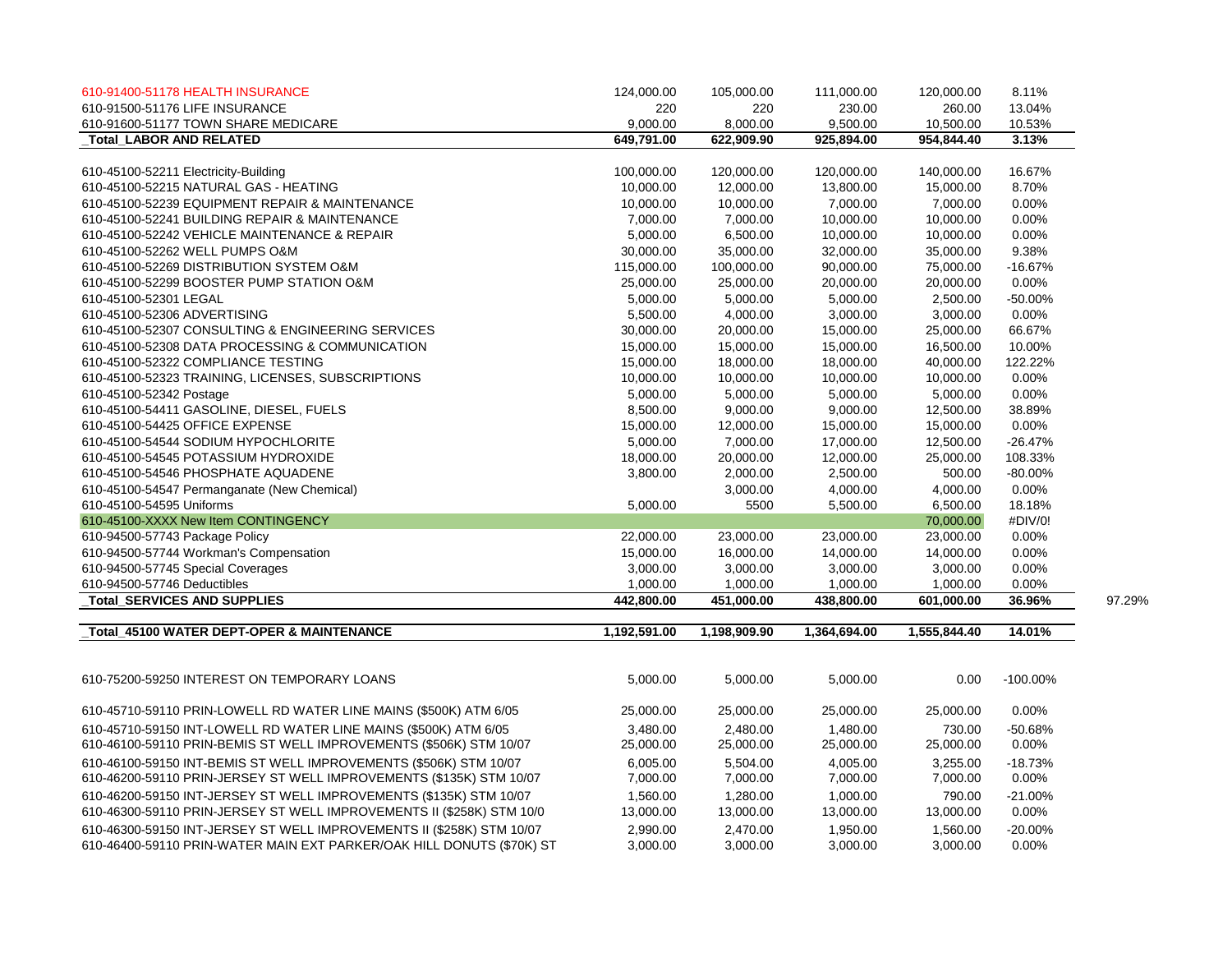| 610-46400-59150 INT-WATER MAIN EXT PARKER/OAK HILL DONUTS (\$70K) STM | 720.00     | 600        | 480.00     | 390.00     | $-18.75%$ |
|-----------------------------------------------------------------------|------------|------------|------------|------------|-----------|
| 610-46500-59110 PRIN-WATER DEPT HQ BLDG RENOV (\$390K) STM 10/07      | 19,000.00  | 19,000.00  | 19,000.00  | 19,000.00  | 0.00%     |
| 610-46500-59150 INT-WATER DEPT HQ BLDG RENOV (\$390K) STM 10/07       | 4.430.00   | 3.670.00   | 2.910.00   | 2.340.00   | $-19.59%$ |
| 610-46600-59110 PRIN-WATER MAINS/WELLSITE (\$200K) STM 10/07          | 10,000.00  | 10,000.00  | 10,000.00  | 10,000.00  | $0.00\%$  |
| 610-46600-59150 INT-WATER MAINS/WELLSITE (\$200K) STM 10/07           | 2.415.00   | 2.015.00   | 1.615.00   | 1.315.00   | $-18.58%$ |
| 610-46700-59110 PRIN-WATER ENGINEERING SERVICES (\$250K) ATM 5/09     | 12,000.00  | 12,000.00  | 12,000.00  | 12,000.00  | 0.00%     |
| 610-46700-59150 INT-WATER ENGINEERING SERVICES (\$250K) ATM 5/09      | 5.288.00   | 4.890.00   | 4.492.50   | 4.080.00   | $-9.18%$  |
| 610-46710-59110 PRIN-MILL ST WATER MAINS/LINES (\$217,500) ATM 5/08   | 11,000.00  | 11.000.00  | 10.000.00  | 10,000.00  | $0.00\%$  |
| 610-46710-59150 INT-MILL ST WATER MAINS/LINES (\$217,500) ATM 5/08    | 4,455.00   | 4.091.25   | 3.743.75   | 3,400.00   | $-9.18%$  |
| 610-46800-59110 PRIN-WATER MAINS LINING UPGRADE (\$125K) ATM 5/10     | 6,000.00   | 6,000.00   | 6,000.00   | 6,000.00   | 0.00%     |
| 610-46800-59150 INT-WATER MAINS LINING UPGRADE (\$125K) ATM 5/10      | 2,644.00   | 2.445.00   | 2.246.25   | 2,040.00   | $-9.18%$  |
| 610-46900-59110 PRIN-WELL NASHUA ROAD (\$1,186,600) ATM 5/10          | 59,000.00  | 59,000.00  | 59.000.00  | 59,000.00  | $0.00\%$  |
| 610-46900-59150 INT-WELL NASHUA ROAD (\$1,186,600) ATM 5/10           | 25,997.00  | 24,042.00  | 22,088.12  | 20,060.00  | $-9.18%$  |
| 610-46910-59110 DEBT - BEMIS WELL UP Principal Long Term              | 70,000.00  | 70,000.00  | 70,000.00  | 70,000.00  | $0.00\%$  |
| 610-46910-59150 DEBT - BEMIS WELL UP Interest Long Term D             | 3,150.00   | 3,150.00   | 3.150.00   | 3,150.00   | $0.00\%$  |
| 610-46920-59110 BEMIS WELL UP - CONSTRUCTION Principal Long Term      |            |            | 0.00       | 328,120.00 | #DIV/0!   |
| 610-46920-59150 BEMIS WELL UP - CONSTRUCTION Interest Long Term       |            | 56,666.67  | 39,695.00  | 152,356.00 | 283.82%   |
| 610-46920-59170 BEMIS WELL UP - CONSTRUCTION Admin/Origination Fees   |            | 53,125.00  | 49,618.75  | 11,426.80  | -76.97%   |
| <b>Total DEBT SERVICE</b>                                             | 328,134.00 | 431,428.92 | 402,474.37 | 794,012.80 | 97.28%    |

## **TRANSFER STATION EF**

| <b>Transfer Station</b>                                   |            |            |            |            |            |
|-----------------------------------------------------------|------------|------------|------------|------------|------------|
| 620-49300-51113 WAGES, HOURLY                             | 110,354.00 | 108,540.00 | 107,270.00 | 126,457.89 | 17.89%     |
| 620-49300-51119 INDIRECT COSTS                            | 33,552.00  | 33,552.00  | 31,000.00  | 32,000.00  | 3.23%      |
| 620-49300-51130 OVERTIME                                  | 2,500.00   | 3,000.00   | 3,000.00   | 5,000.00   | 66.67%     |
| 620-49300-51142 LONGEVITY                                 | 2,060.00   | 1,075.00   | 1,075.00   | 1,050.00   | $-2.33%$   |
| 620-91100-51172 MIDDLESEX RETIREMENT COUNTY RETIREMENT AS | 38,830.00  | 41,550.00  | 41,550.00  | 44,722.15  | 7.63%      |
| 620-91300-51173 UNEMPLOYMENT INSURANCE                    |            |            |            | 500.00     | #DIV/0!    |
| 620-91400-51178 HEALTH INSURANCE                          | 16,940.00  | 18,634.00  | 18,000.00  | 20,000.00  | 11.11%     |
| 620-91500-51176 LIFE INSURANCE                            | 200.00     | 200.00     | 200.00     | 500.00     | 150.00%    |
| 620-91600-51177 TOWN SHARE MEDICARE                       | 2,500.00   | 2,500.00   | 2,500.00   | 2,500.00   | $0.00\%$   |
| Total_LABOR AND RELATED                                   | 148,466.00 | 146,167.00 | 204,595.00 | 232,730.04 | 13.75%     |
|                                                           |            |            |            |            |            |
| 620-49300-52211 Electricity-Building                      | 2,750.00   | 2,750.00   | 2,750.00   | 4,000.00   | 45.45%     |
| 620-49300-52231 Town Water                                | 250        | 300.00     | 500.00     | 500.00     | $0.00\%$   |
| 620-49300-52241 R&M-Building & Grounds                    | 3,500.00   | 3,000.00   | 3,000.00   | 3,000.00   | $0.00\%$   |
| 620-49300-52242 R&M-Vehicles                              | 7,500.00   | 7,000.00   | 5,000.00   | 3,000.00   | $-40.00\%$ |
| 620-49300-52252 R&M-Data Processing Equipment             | 1,000.00   | 1,000.00   | 1,000.00   | 1,000.00   | $0.00\%$   |
| 620-49300-52259 R&M-Public Works Equipment                | 4,500.00   | 4,000.00   | 5,000.00   | 5,000.00   | 0.00%      |
| 620-49300-52277 R&L-Minor Inside                          |            | 0.00       | 0.00       | 0.00       | #DIV/0!    |
| 620-49300-52293 Solid Waste Disposal                      | 105,000.00 | 107,500.00 | 114,000.00 | 125,000.00 | 9.65%      |
| 620-49300-52303 Medical/Random Drug Testing               | 300.00     | 300.00     | 300.00     | 300.00     | $0.00\%$   |
| 620-49300-52313 Printing                                  | 2,500.00   | 1,500.00   | 2,000.00   | 2.000.00   | 0.00%      |
| 620-49300-52317 3rd Party Annual Inspection               | 2,500.00   | 2,500.00   | 2,500.00   | 2,750.00   | 10.00%     |
| 620-49300-52336 License Renewals                          | 400        | 400.00     | 400.00     | 400.00     | $0.00\%$   |
| 620-49300-52342 Postage                                   | 1,500.00   | 1,000.00   | 1.000.00   | 1,000.00   | $0.00\%$   |